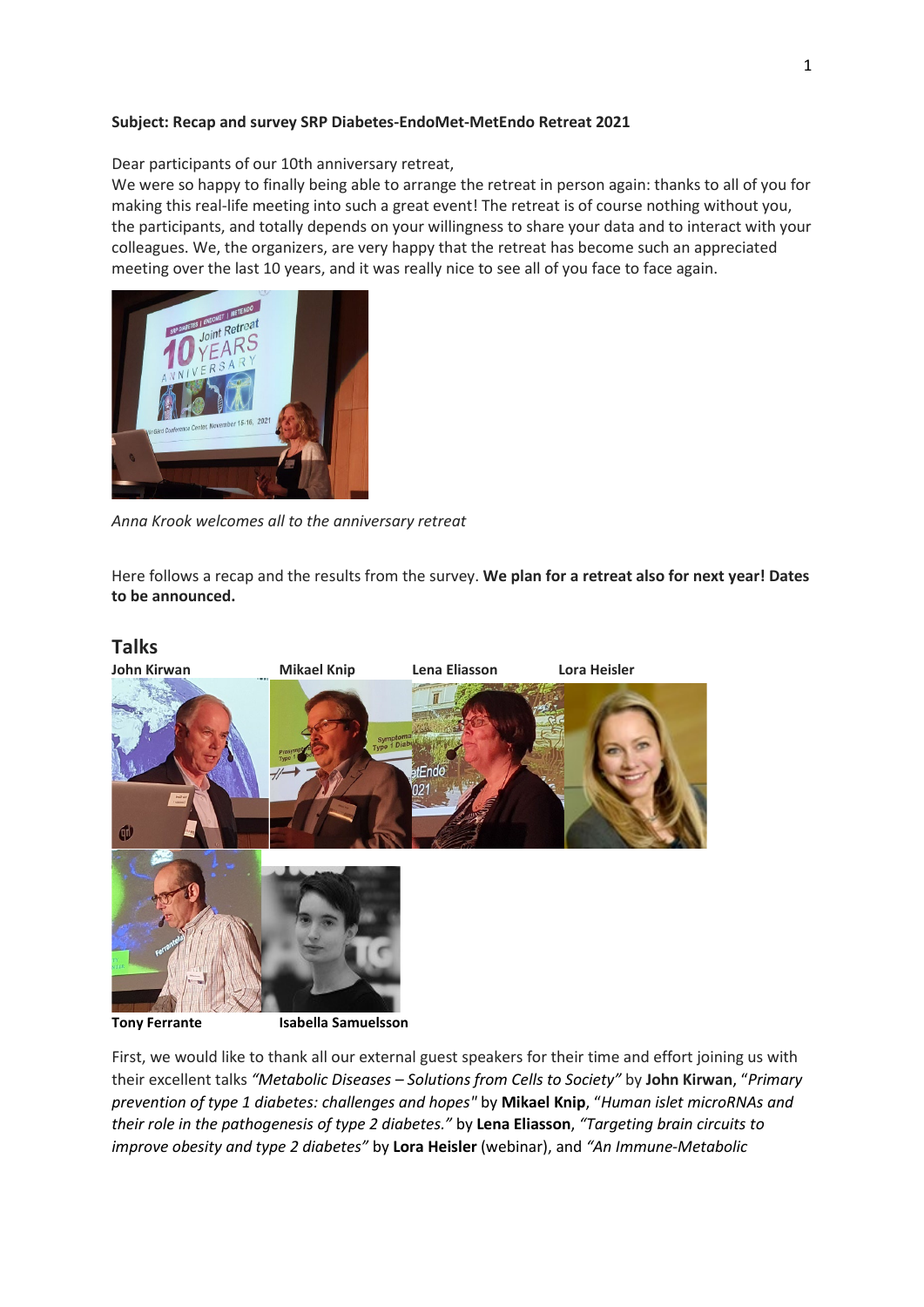*Interface"* by **Anthony Ferrante**. We also had an interesting non-scientific talk by **Isabella Samuelsson (**editor from Nature Metabolism) "*Careers in scientific publishing*".

Internal talks are an equally important part of the meeting and we were glad that so many delivered high quality presentations. Of the many interesting junior talks (by postdocs or PhD students) we want to again **congratulate Valerio Azzimato and Angelo Ascani who shared the best short talk award decided by the online voting system for your favorite talk (total 91 votes)** at the end of the retreat: Valerio Azzimato "*Hepatic miR-144 drives fumarase activity preventing NRF2 activation during obesity" and* Angelo Ascani "*The role of B cells in immune cell activation in Polycystic Ovary Syndrome"* with 20 votes each.



*Valerio Azzimato and Angelo Ascani receiving the best short talk award from Anna Krook*

The short talk in **second place were Sofia Eliasson Angelstig** (17 votes), **and in third place Jon Smith**  (14 votes).

## **Posters**

We were very pleased with the good number of posters and the high quality, appreciating the efforts by the poster presenters. The poster evaluation committee **(Johanna Lanner and Kirsty Spalding (chairs), Alexander Chibalin, Carolina Hagberg, Rachel Fisher, Sara Straniero, and Makiko Kumagai Braesch**) worked hard interviewing and evaluating the posters.

**We would like to again congratulate the following two on their poster awards for PhD students and Postdocs:**

**Aida Collado** was awarded best poster for completed work for her poster entitled *"Downregulation of erythrocyte miR-210 in diabetes induces endothelial dysfunction by targeting vascular PTP1B"*



*Aida Collado receiving the poster award from Kirsty Spalding and Johanna Lanner*